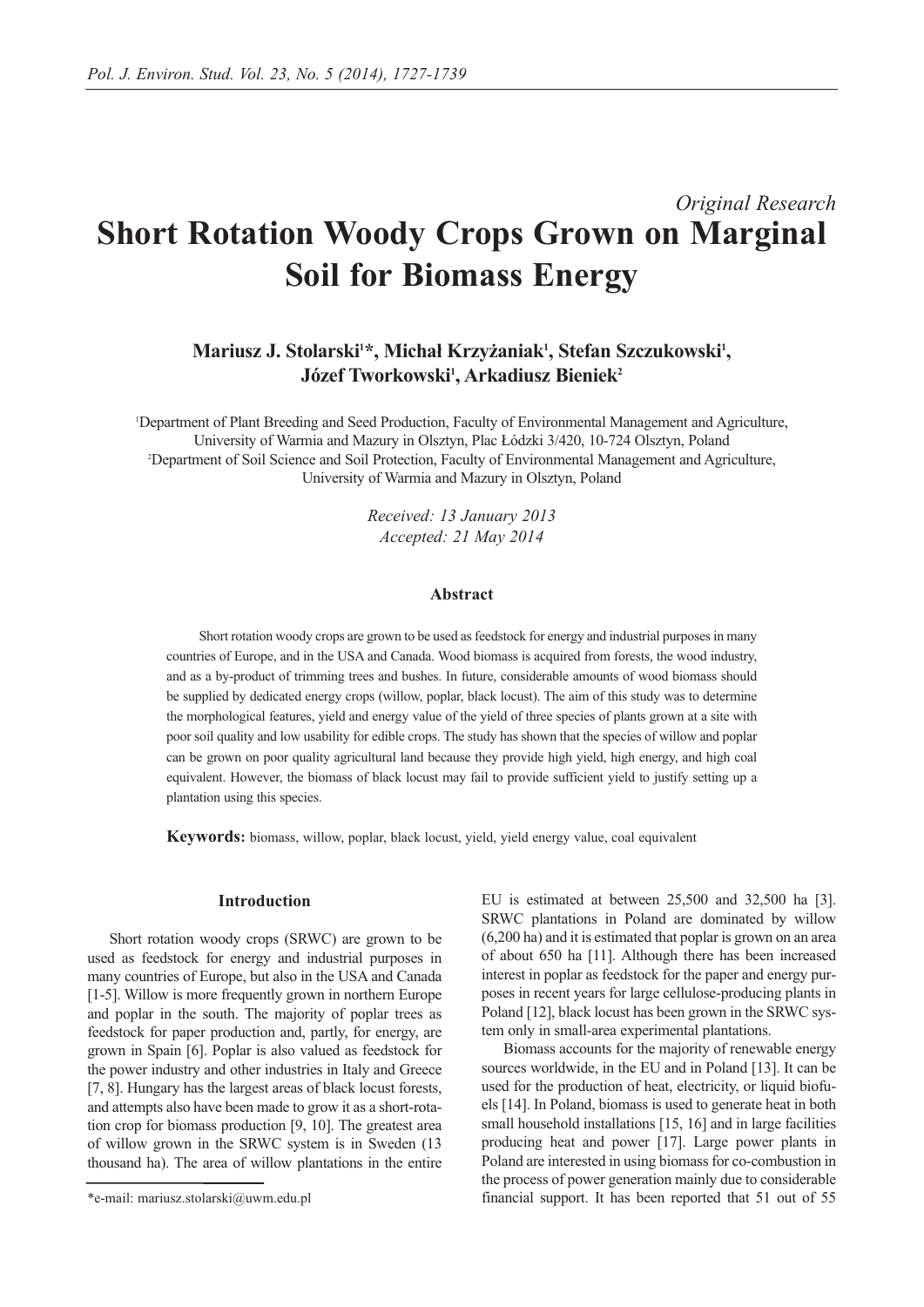Polish power plants are licensed to generate energy in the process of co-combustion [18]. This has resulted in high consumption of biomass, which amounted to 8.4 million tons in power generation in 2011, 5.1 million tons of which was used in co-combustion. It is currently a challenge to supply such large amounts of biomass. Wood biomass is acquired from forests, the wood industry, and as a by-product in trimming trees and bushes. In future, considerable amounts of wood biomass should be supplied by dedicated plantations of SRWC (willow, poplar, black locust). Such plantations should be set up on soils with low usability for growing edible crops. Therefore, the aim of this study was to determine the survivability, morphological features, and yield of three species of plants grown at a site with poor soil quality and low usability for edible crops, depending on the method of soil enrichment. Another was to determine the biomass yield energy value and its coal equivalent.

# **Materials and Methods**

#### Field Experiment

This study was based on a two-factorial strict experiment, set up in late April 2010 at the Research and Didactic Station in Łężany, owned by the University of Warmia and Mazury in Olsztyn.

Three plant species: willow, poplar, and black locust, were the first experiment factor. Willow *Salix viminalis*, clone UWM 006 originated from the collection of Department of Plant Breeding and Seed Production of the University of Warmia and Mazury in Olsztyn. Poplar *Populus nigra* × *P. Maximowiczii* Henry cv. Max-5 was provided by a farm in northern Austria. Black locust (*Robinia pseudoacacia*) was provided by a forest nursery in Poland. The crops were planted at a density of 11,1100 per ha. The experimental plot was divided into three subplots, 18.0 m2 each.

The other experimental factor was a method of soil enrichment, referred to as "fertilization." The following options were identified: lignin (L), mineral fertilization (F), mycorrhiza inoculation (M), lignin+mineral fertilization (L+F), mycorrhiza+mineral fertilization (M+F), lignin+ mycorrhiza (L+M); lignin+mycorrhiza+mineral fertilization (L+M+F), and a control site with no soil enrichment (C).

Lignin (L), a by-product of paper production, was applied in a dose of 13.3 Mg·ha<sup>-1</sup> in the spring preceding the experiment. The applied lignin contained 61.72% of organic matter and had a high acid reaction. The phosphorus and potassium content was very low and the magnesium content was low. Mycorrhiza inoculation (M) was applied separately for each of the species between 1 and 10 of September 2010, when the willow, poplar, and black locust crops had been sufficiently well rooted. Liquid vaccination of 30-35 cm3 was applied underneath each of the crops using a hand-operated instrument. In the first year, no mineral fertilization (F) was applied due to the slow development of the plants' roots. Before the second growing season started (spring 2011), phosphorus and potassium were manually spread. Phosphorus was applied as a triple superphostate in a dose of 13 kg·ha-1, and potassium was applied as potassium salt in a dose of 50 kg·ha-1. Additionally, nitrogen was applied twice. The first rate (50 kg·ha-1 of ammonium nitrate) was applied immediately before the plant growing season of 2011 began. The second rate of nitrogen, in the same form but in a dose of 40 kg·ha-1, was applied between 10 and 20 of June 2011.

Detailed information on setting up and conducting the experiment is provided by Stolarski et al. [19]. This study presents the findings of a three-year study of plant vegetation.

#### Soil Characteristics

The soil analyses indicated that the experiment was located on brunic arenosol (dystric) soil developed from loose sand. Loamy sand was found in humus A and enriched soil Bv horizons, whereas the native rock C layer contained loose sand. The content of clay particles in the particular soil horizons did not exceed 2%. The characteristics of the site where the experiment was set up were presented in the paper by Stolarski et al. [19]. The soil conditions were evaluated after three vegetation periods at the control sites and at ones where lignin, mycorrhiza, and mineral fertilization was used. Basic soil samples were taken from each experimental site using soil sampler. Basic soil samples were combined into general soil samples and analyzed in laboratory (according to PN-R-04031). The evaluation took into account the soil pH in  $H<sub>2</sub>O$  and in 1 mol·dm<sup>-3</sup> KCl (potentiometrically), the content of available phosphorus, potassium (Egner-Riehm method), and magnesium (Schachtschabel method). Moreover, hydrolytic acidity (Hh) and total alkaline cations (S) (Kappen method) were determined at the control site and at one where lignin was used. These data were used to calculate the total soil sorption capacity (T=Hh+S) and the sorption complex saturation with alkalis (S/T). Total organic carbon (Tiurin method) and total nitrogen (Kjeldahl method) was determined at the lignin site, which enabled us to determine the C:N ratio.

#### Weather Conditions

It was found that the years 2010-12 (in which the experiment was conducted) were close to the multi-year period 1998-2007 (Fig. 1) in terms of the air temperatures throughout the experimental period. The largest temperature differences between individual years were recorded in the winter. The average air temperatures in individual vegetation periods were similar. The warmest vegetation period was in 2011 (14.4ºC) and the coldest was in 2012 (13.5ºC). The hottest month of the vegetation period was July, when the average air temperature ranged from 18.5ºC in 2011 to 21.4ºC in 2010. October was the coldest month of the vegetation period and February was the coldest month of the year.

The rainfall in 2010-12 varied compared to its values from the multi-year period. The rainfall in 2011 was lower by 68 mm than the rainfall in the multi-year period, where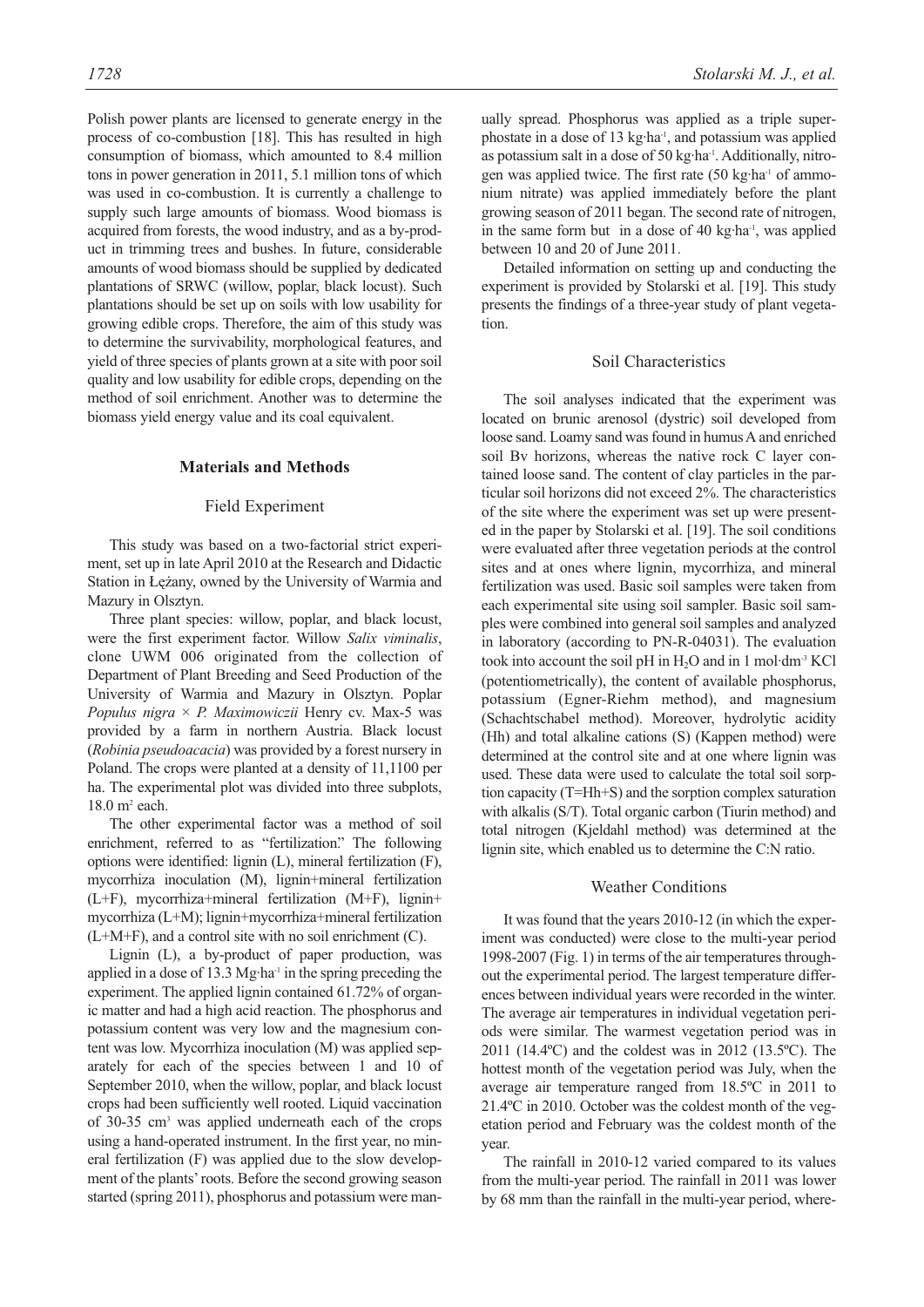as in 2010 and 2012 it was higher by 95 and 138 mm, respectively. The rainfall in each of the 2010-12 vegetation periods was higher than at the same time in the multi-year period, but its distribution varied significantly. The rainfall in April in 2010 and 2011 was lower than at a similar time during the multi-year period, which undoubtedly may have restricted the initial growth of plants, especially in the year when the experiment was established (2010). Low rainfall in April 2010 had a particularly negative effect on how well the seedlings of black locust took root. On the other hand, the willow and poplar cuttings fared much better in those conditions. This was a consequence of the fact that the cuttings placed in the soil retained their internal moisture and continued their vegetation after the intensive rainfall of May, whereas some black locust seedlings dried out after being planted and did not resume their vegetation despite the rain. No additional plant watering was done in the experiment in order to verify the feasibility of setting up a plantation that modelled the potential conditions of running a commercial plantation.

# Biometric Measurements, Determination of Biomass Yield, and Its Energy Value

After the third period of vegetation (2012), the plant density on each plot, converted to the area of 1 ha, was determined in early December. Moreover, the number of stems on a plant was counted, taking into account live stems longer than 1.5 m. Biometric measurements were performed on 10 plants at every site; the following were measured: plant height, stem diameter (measurements were made 0.5 m above the ground level). The plant yield was determined by cutting down the entire plants with a DCS520 (Makita) chain saw 5-10 cm above the ground level. Plants obtained from every site were weighed with B15 S scales (manufactured by Axis, Gdańsk, Poland) within an accuracy of 5 g, which gave the fresh biomass yield from a site. The fresh biomass yield and its moisture content were used to calculate the dry matter biomass yield at each site. The lower heating value of fresh biomass (GJ·Mg-1) and its yield (Mg·ha<sup>-1</sup>) were taken to calculate the yield energy value (GJ·ha-1). Furthermore, the yield energy value was expressed as coal equivalent, assuming that 1 Mg of medium quality hard coal has a lower heating value of 25 GJ.

#### Statistical Analysis

The results were worked out statistically with a two-way analysis of variance (ANOVA). Homogeneous groups at the level of significance of  $α = 0.01$  were identified with the multiple SNK (Student Newman-Keuls) test, connecting means with a similar value. Moreover, arithmetic mean and standard deviation were calculated for each of the analyzed features. All the statistical analyses were conducted with the STATISTICA 9.0 (StatSoft, Inc.) software package.

# **Results**

# Soil Changes

The analyses of soil revealed a higher content of available forms of macronutrients at the majority of sites where lignin, mycorrhiza, and mineral fertilization were used, compared to the control sites (Table 1). The content of  $P_2O_5$ at the sites where the soil was enriched ranged from 23.9 mg $\cdot$ 100 g<sup>-1</sup> of soil for willow where lignin was used, to 37.0 mg $\cdot$ 100 g<sup>-1</sup> of soil with black locust and mineral fertiliza-



Fig. 1. Weather conditions during the 2010-12 experiment period and multi-year period 1998-2007; bars represent participation; curves represent air temperatures.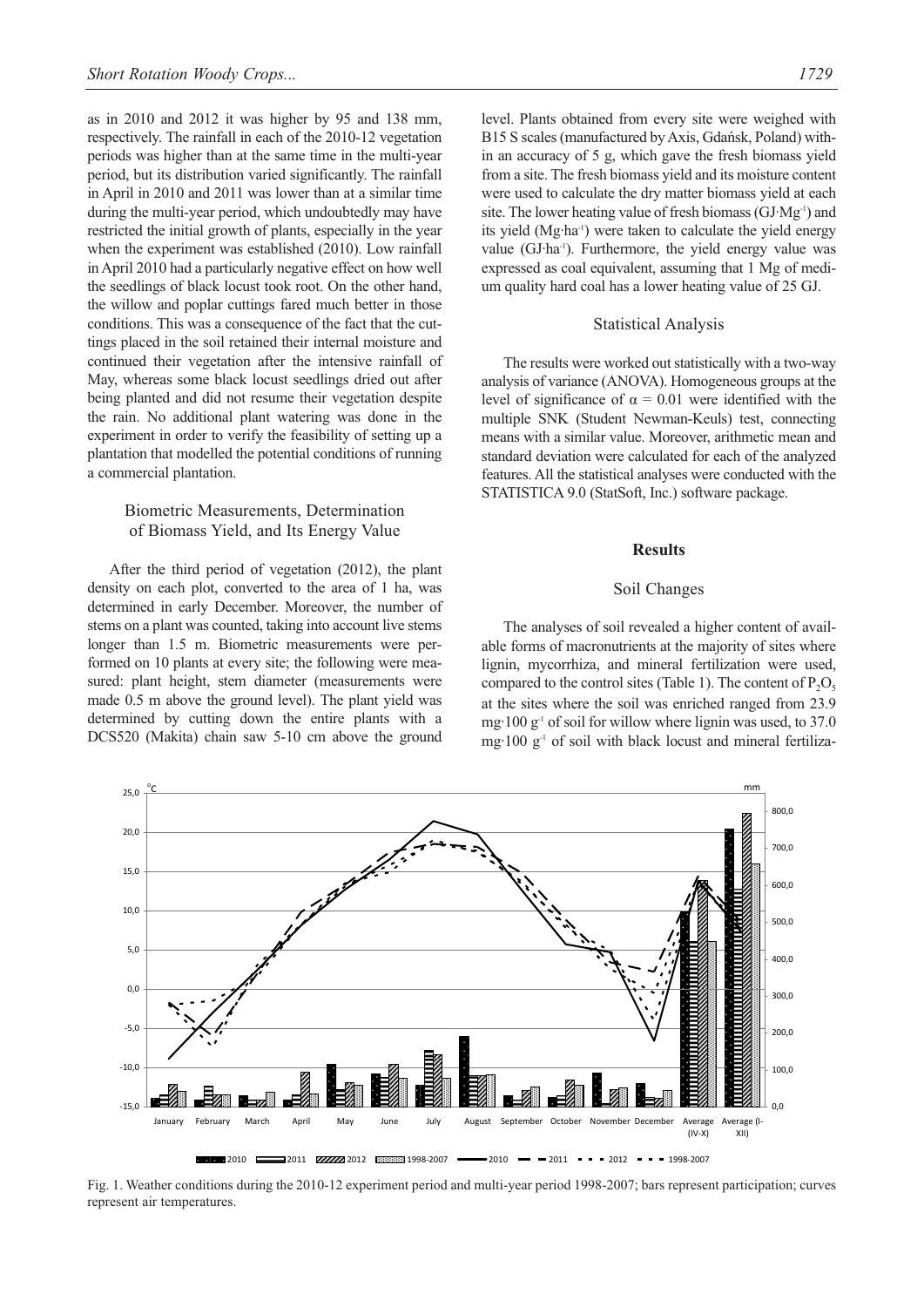| Specification         | Horizon  | $pH_{H_2O}$ | $pH_{\text{KCl}}$ | $P_2O_5$ | $K_2O$                      | Mg   |
|-----------------------|----------|-------------|-------------------|----------|-----------------------------|------|
|                       | (cm)     |             |                   |          | mg·100 g <sup>-1</sup> soil |      |
| <b>Black locust L</b> | $0 - 25$ | 7.52        | 7.05              | 34.4     | 11.8                        | 5.6  |
| <b>Black locust C</b> | $0 - 25$ | 6.78        | 6.13              | 19.2     | 16.5                        | 7.6  |
| <b>Black locust M</b> | $0 - 25$ | 7.56        | 7.03              | 31.3     | 12.5                        | 7.4  |
| <b>Black locust F</b> | $0 - 25$ | 7.99        | 7.42              | 37.0     | 13.8                        | 13.3 |
| Willow L              | $0 - 25$ | 6.94        | 6.30              | 23.9     | 17.5                        | 9.7  |
| Willow C              | $0 - 25$ | 6.78        | 6.09              | 21.1     | 16.1                        | 7.6  |
| Willow M              | $0 - 25$ | 7.51        | 6.97              | 33.0     | 17.0                        | 12.9 |
| Willow F              | $0 - 25$ | 7.51        | 6.98              | 33.0     | 17.7                        | 9.1  |
| Poplar L              | $0 - 25$ | 7.32        | 6.85              | 27.0     | 16.0                        | 5.7  |
| Poplar C              | $0 - 25$ | 7.14        | 6.68              | 24.2     | 15.5                        | 6.5  |
| Poplar M              | $0 - 25$ | 7.55        | 6.78              | 33.2     | 16.8                        | 14.9 |
| Poplar F              | $0 - 25$ | 6.94        | 6.15              | 33.4     | 20.4                        | 10.4 |

Table 1. The pH and macronutrient available forms in the soil humus layer at the examined sites.

Table 2. The soil humus layer characteristics at the examined sites.

| Specification  | Horizon (cm) | Hh                                        | S     | T     | S/T  | Organic carbon | N-total | C: N |
|----------------|--------------|-------------------------------------------|-------|-------|------|----------------|---------|------|
|                |              | mmol $\cdot$ (+) 100 g <sup>-1</sup> soil |       |       |      | $\frac{0}{0}$  |         |      |
| Black locust L | $0 - 25$     | 0.65                                      | 24.10 | 24.75 | 97.4 | 1.31           | 0.080   | 16.4 |
| Black locust C | $0 - 25$     | 1.34                                      | 10.90 | 12.24 | 89.1 | 1.13           | 0.093   | 12.2 |
| Willow L       | $0 - 25$     | 1.55                                      | 12.50 | 14.05 | 89.0 | 1.50           | 0.100   | 15.0 |
| Willow C       | $0 - 25$     | 1.23                                      | 10.80 | 12.03 | 89.8 | 1.29           | 0.092   | 14.0 |
| Poplar L       | $0 - 25$     | 0.78                                      | 18.70 | 19.48 | 96.0 | 1.25           | 0.085   | 14.7 |
| Poplar C       | $0 - 25$     | 0.93                                      | 14.30 | 15.23 | 93.9 | 1.16           | 0.082   | 14.1 |

Hh – hydrolytic acidity, S – total alkaline cations, T – total soil sorption capacity, S/T – the sorption complex saturation with alkalis.

tion. On the other hand,  $P_2O_5$  content at control sites was lower and did not exceed 24.2 mg·100  $g^{-1}$  of soil. The content of available  $K_2O$  species was higher at sites with enriched soil compared to the control, except at the black locust site, where the opposite effect was observed. The content of available magnesium lay within the range from 5.6 to 14.9 mg·100  $g^{-1}$  of soil. Its lowest content was found at sites with black locust and poplar, at which lignin was used (5.6-5.7 mg·100  $g^{-1}$  soil). The use of mycorrhiza for willow and poplar resulted in an increase in magnesium content at those sites (12.9-14.9 mg·100  $g<sup>-1</sup>$  of soil) rather than at other sites with these plants. The soil pH varied from site to site. It was slightly acidic or neutral, and alkaline at the black locust site with mineral fertilization. The value of  $pH_{\text{KCl}}$  ranged from 6.09 to 7.42. The pH value was usually the lowest at the control sites ( $pH_{\text{KCl}} = 6.09$ -6.68), except at the poplar site with mineral fertilization (Table 1).

The use of lignin had a positive effect on the total organic carbon content and the sorption properties (Table 2). The total sorption capacity (T), which indicates the soil capability of retaining nutrients, was the highest at the black locust site (24.75 mmol(+) $\cdot$ 100 g<sup>-1</sup> of soil). It was more than twice lower at the control site for the same plant species. Saturation of the sorption complex with alkaline cations (S/T) at all the sites was about 90% or more. The total organic carbon content at the sites with lignin was higher at all sites than at the control site. It was the highest at the willow site with lignin (1.50%), and was the lowest at the black locust control site (1.13%). A slightly broader C:N ratio at the sites where lignin was used (14.7-16.4) compared to control (12.2-14.1) is a result of the content of C and lack of N in lignin.

# Survivability, Biometric Features, and Health Conditions of the Plants

The number of plants after the third vegetation year varied significantly only within species. No significant differ-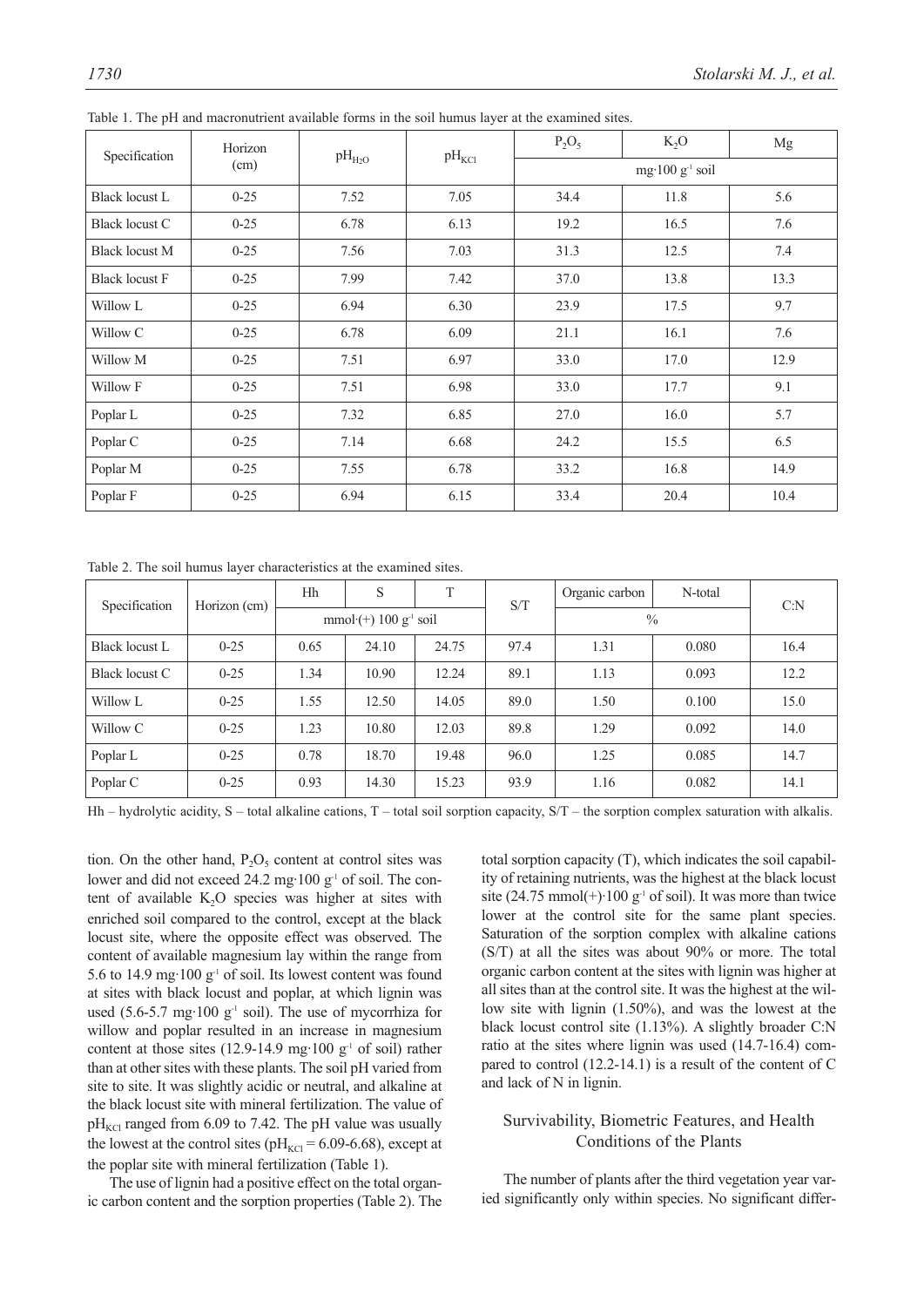Table 3. Significance of major effects and primary interactions after the third year of vegetation.

| Specification                                 | Number<br>of plants | Number<br>of stems | Plant<br>height | <b>Stem</b><br>diameter | Yield of<br>fresh biomass | Yield of dry<br>biomass | Yield energy<br>value | Coal<br>equivalent |
|-----------------------------------------------|---------------------|--------------------|-----------------|-------------------------|---------------------------|-------------------------|-----------------------|--------------------|
| <b>Species</b>                                | **                  | $***$              | **              | **                      | **                        | **                      | **                    | $***$              |
| Soil enrichment<br>procedure                  | NS                  | NS                 | $**$            | $**$                    | $**$                      | $**$                    | $**$                  | $**$               |
| Species $\times$ Soil<br>enrichment procedure | NS                  | NS                 | NS              | NS                      | <b>NS</b>                 | NS                      | NS                    | <b>NS</b>          |

\*\*p  $\leq$  0.01; NS – not significant

| Table 4. Number and losses of crops under consideration after |  |  |  |
|---------------------------------------------------------------|--|--|--|
| the third year of vegetation.                                 |  |  |  |

| Species      | Number of plants<br>Soil enrichment<br>(pieces·ha <sup>-1</sup> )<br>procedure |                     | Losses $(\% )$  |
|--------------|--------------------------------------------------------------------------------|---------------------|-----------------|
|              | $\mathcal{C}$                                                                  | 5555.6±962.3        | $50.0 \pm 8.7$  |
|              | L                                                                              | 6481.5±2103.3       | $41.7 \pm 18.9$ |
|              | F                                                                              | 6296.3±1156.5       | $43.3 \pm 10.4$ |
| <b>Black</b> | $L + F$                                                                        | 7777.8±555.6        | $30.0 \pm 5.0$  |
| locust       | М                                                                              | 6666.7±1469.9       | $40.0 \pm 13.2$ |
|              | $M+F$                                                                          | $6111.1\pm 962.3$   | $45.0 \pm 8.7$  |
|              | $L+M$                                                                          | 5370.4±1156.5       | $51.7 \pm 10.4$ |
|              | $L+M+F$                                                                        | 6481.5±1398.1       | $41.7 \pm 12.6$ |
| Mean         |                                                                                | 6342.6±1289.1 b     | 42.9±11.6       |
|              | $\overline{C}$                                                                 | 10555.6±0.0         | $5.0 \pm 0.0$   |
|              | L                                                                              | 10185.2±1156.5      | $8.3 \pm 10.4$  |
|              | F                                                                              | 10185.2±320.8       | $8.3 \pm 2.9$   |
|              | $L + F$                                                                        | 10740.7±641.5       | $3.3 \pm 5.8$   |
| Poplar       | М                                                                              | 10740.7±320.8       | $3.3 \pm 2.9$   |
|              | $M+F$                                                                          | 10185.2±1156.5      | $8.3 \pm 10.4$  |
|              | $L+M$                                                                          | 9629.6±848.6        | $13.3 \pm 7.6$  |
|              | $L+M+F$                                                                        | 10000.0±555.6       | $10.0 \pm 5.0$  |
| Mean         |                                                                                | 10277.8±714.1 a     | $7.5 \pm 6.4$   |
|              | $\overline{C}$                                                                 | 9814.8±1785.9       | $11.7 \pm 16.1$ |
|              | L                                                                              | 10185.2±848.6       | $8.3 \pm 7.6$   |
|              | F                                                                              | 10925.9±320.8       | $1.7 + 2.9$     |
| Willow       | $L + F$                                                                        | 10000.0±962.3       | $10.0 \pm 8.7$  |
|              | M                                                                              | 10555.6±555.6       | $5.0 + 5.0$     |
|              | $M+F$                                                                          | $11111.1\pm0.0$     | $0.0 \pm 0.0$   |
|              | $L+M$                                                                          | 10925.9±320.8       | $1.7 + 2.9$     |
|              | $L+M+F$                                                                        | $10740.7 \pm 320.8$ | $3.3 \pm 2.9$   |
| Mean         |                                                                                | 10532.4±826.9 a     | $5.2 \pm 7.4$   |
|              | $\mathcal{C}$                                                                  | 8642.0±2547.6       | $22.2 \pm 22.9$ |
| Mean         | L                                                                              | 8950.6±2247.2       | 19.4±20.2       |
|              | F                                                                              | 9135.8±2241.4       | $17.8 \pm 20.2$ |

Table 4. Continued

| таото г. сопинала |                              |                                                |                 |  |  |  |
|-------------------|------------------------------|------------------------------------------------|-----------------|--|--|--|
| Species           | Soil enrichment<br>procedure | Number of plants<br>(pieces·ha <sup>-1</sup> ) | Losses $(\% )$  |  |  |  |
|                   | $L + F$                      | $9506.2 \pm 1481.5$                            | $14.4 \pm 13.3$ |  |  |  |
|                   | M                            | $9321.0 \pm 2147.7$                            | $16.1 \pm 19.3$ |  |  |  |
| Mean              | $M+F$                        | 9135.8±2423.4                                  | $17.8 \pm 21.8$ |  |  |  |
|                   | $L+M$                        | 8642.0±2622.2                                  | $22.2 \pm 23.6$ |  |  |  |
|                   | $L+M+F$                      | $9074.1 \pm 2115.5$                            | $18.3 \pm 19.0$ |  |  |  |
| Mean              |                              | $9050.9 \pm 2157.6$                            | $18.5 \pm 19.4$ |  |  |  |

± standard deviation

a. b. c. … homogenous groups

ences were found for the other factor and in interactions between them (Table 3). The average number of plants after three years of vegetation was smaller than after the first and second years, and it was 9,050.9 plants ha<sup>-1</sup> (Table 4). Of the species under study, the largest number of willow plants survived (10,532 per ha). A similar number of plants was found for poplar. The number of willows and poplars was smaller by 46 and 115 per ha than after the second year of vegetation. The significantly smallest number of surviving plants was found for black locust (6,342.6 per ha). Compared to the second year of vegetation, the number of black locusts decreased by about 231 per ha. Therefore, the largest loss after the third year of vegetation was found for black locust  $(42.9\%)$ ; it was 7.5% for poplar and 5.2% for willow. The loss of willows after the third year of vegetation ranged from 0% to 11.7% at the mycorrhiza and fertilization site and for the control site, respectively. The loss for poplar ranged from 3.3% to 13.3%. The loss of black locusts ranged from 30.0% to 51.7% at the lignin and fertilization site and for the lignin and mycorrhiza site, respectively. Compared to the second year of vegetation, the loss of black locusts increased by about 2%. No significant differences were found in terms of the number of plants between the fertilization sites, although this feature ranged from 8,642 to 9,506 per ha.

The average number of stems per stump was 1.5 (Table 5). The significantly largest number of stems was found in black locust  $-1.6$  on average. The number of stems on a stump in willow was similar to that in black locust and ranged from 1.4 to 1.8. The significantly smallest average number per stump was found in poplar (1.2). No significant differences were found in terms of the number of stems per stump between the fertilization options. The number of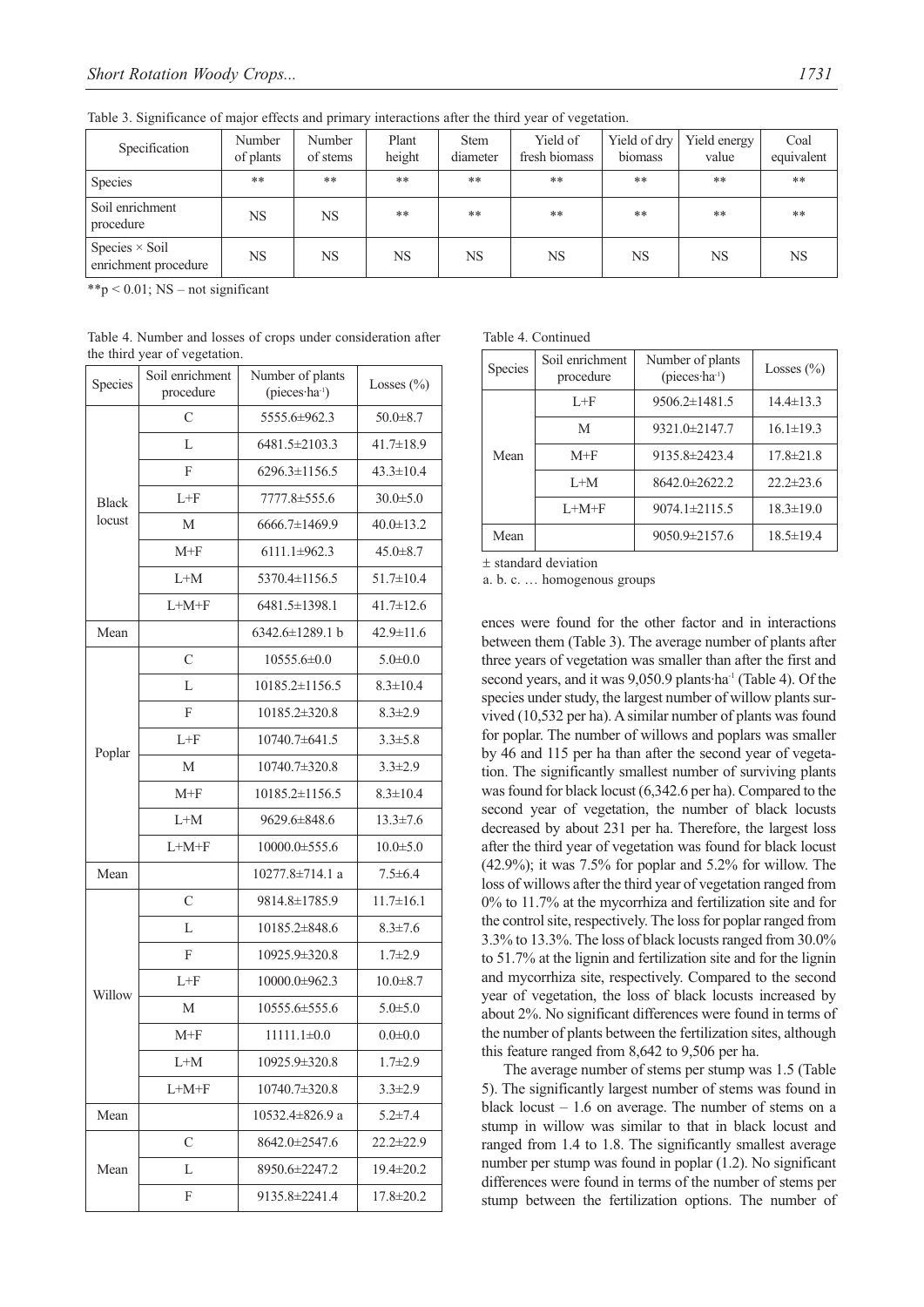| Species      | Soil enrichment procedure                            | Number of stems (pieces) | Plant height (m) | Stem diameter (mm) |
|--------------|------------------------------------------------------|--------------------------|------------------|--------------------|
|              | $\mathbf C$                                          | $1.5 \pm 0.2$            | $2.4 \pm 0.3$    | $20.4 \pm 5.3$     |
| <b>Black</b> | $\mathbf L$                                          | $1.7 \pm 0.3$            | $3.2 \pm 0.7$    | $25.5 \pm 5.1$     |
|              | $\rm F$                                              | $1.8 + 0.1$              | $2.4 \pm 0.4$    | $21.6 \pm 1.8$     |
|              | $\mbox{L+F}$                                         | $1.8 + 0.1$              | $3.3 \pm 0.1$    | $31.3 + 4.4$       |
| locust       | $\mathbf M$                                          | $1.5 \pm 0.2$            | $2.6 \pm 0.5$    | $24.6 \pm 5.5$     |
|              | $M+F$                                                | $1.6 \pm 0.1$            | $2.9 \pm 0.0$    | $23.6 \pm 1.4$     |
|              | $L+M$                                                | $1.6 \pm 0.2$            | $3.1 \pm 0.4$    | $28.5 \pm 3.2$     |
|              | $\mbox{L+M+F}$                                       | $1.7 \pm 0.2$            | $3.4 \pm 0.4$    | $31.3 \pm 2.6$     |
| Mean         |                                                      | $1.6 \!\pm\! 0.2$ a      | $2.9 \pm 0.5$ c  | $25.9 \pm 5.2$ c   |
|              | $\mathbf C$                                          | $1.2 \pm 0.0$            | $5.2 \pm 0.3$    | $43.2 \pm 5.3$     |
|              | $\mathbf L$                                          | $1.1 \pm 0.2$            | $5.4 \pm 0.6$    | $43.1 \pm 4.6$     |
|              | $\mathbf F$                                          | $1.2 \pm 0.1$            | $5.3 \pm 0.6$    | $45.5 \pm 1.5$     |
| Poplar       | $\mbox{L}\mbox{+}\mbox{F}$                           | $1.2 \pm 0.2$            | $6.0 \pm 0.2$    | $50.7 \pm 7.2$     |
|              | M                                                    | $1.2 \pm 0.2$            | $5.1 \pm 0.5$    | $41.1 \pm 2.7$     |
|              | $\ensuremath{\text{M+}}\xspace\ensuremath{\text{F}}$ | $1.1 \pm 0.1$            | $5.3 \pm 0.6$    | $46.3 \pm 4.8$     |
|              | $L+M$                                                | $1.3 \pm 0.2$            | $5.4 \pm 0.2$    | $41.6 \pm 3.3$     |
|              | $\mbox{L+M+F}$                                       | $1.3 \pm 0.2$            | $5.6 \pm 0.1$    | $50.4 + 4.4$       |
| Mean         |                                                      | $1.2 \pm 0.1$ b          | $5.4 \pm 0.4$ b  | 45.2 $\pm$ 5.2 a   |
|              | $\mathsf C$                                          | $1.4 \pm 0.3$            | $5.3 \pm 0.2$    | $32.5 \pm 2.4$     |
|              | L                                                    | $1.4 \pm 0.2$            | $6.4 \pm 0.2$    | $40.3 \pm 7.8$     |
|              | $\rm F$                                              | $1.6 \pm 0.2$            | $5.7 \pm 0.7$    | 34.7±4.6           |
| Willow       | $\mbox{L+F}$                                         | $1.5 \pm 0.1$            | $6.4 \pm 0.8$    | $38.2 \pm 2.0$     |
|              | $\mathbf M$                                          | $1.6 \pm 0.4$            | $5.6 \pm 0.7$    | $31.9 \pm 1.5$     |
|              | $M+F$                                                | $1.6 \pm 0.3$            | $5.7 \pm 0.7$    | $38.2 \pm 6.4$     |
|              | $L+M$                                                | $1.7 \pm 0.1$            | $6.4 \pm 1.2$    | $42.0 \pm 13.1$    |
|              | $L+M+F$                                              | $1.8 \pm 0.2$            | $7.0 \pm 0.4$    | $41.4 \pm 5.3$     |
| Mean         |                                                      | $1.6\!\!\pm\!\!0.2$ a    | $6.1{\pm}0.8$ a  | 37.4 $\pm$ 6.6 b   |
|              | $\mathbf C$                                          | $1.4 \pm 0.2$            | $4.3 \pm 1.4$ d  | $32.0 \pm 10.6$ c  |
|              | $\mathbf L$                                          | $1.4 \pm 0.3$            | $5.0 \pm 1.5$ b  | 36.3±9.7 b         |
|              | $\mathbf F$                                          | $1.5 \pm 0.3$            | $4.5 \pm 1.6$ d  | 33.9±10.7 b        |
| Mean         | $L + F$                                              | $1.5 \pm 0.3$            | $5.2 \pm 1.5$ a  | 40.1 $\pm$ 9.6 a   |
|              | М                                                    | $1.4 \pm 0.3$            | $4.4 \pm 1.5$ d  | $32.6 \pm 7.8$ c   |
|              | $M+F$                                                | $1.5 \pm 0.3$            | $4.6 \pm 1.4$ c  | $36.1 \pm 10.8$ b  |
|              | $L+M$                                                | $1.5 \pm 0.2$            | $5.0 \pm 1.6 b$  | $37.3 \pm 9.6 b$   |
|              | $\mbox{L+M+F}$                                       | $1.6 \pm 0.3$            | $5.4{\pm}1.6$ a  | 41.0 $\pm$ 9.0 a   |
| Mean         |                                                      | $1.5 \pm 0.3$            | $4.8 \pm 1.5$    | $36.2 \pm 9.8$     |

Table 5. Biometric features of crops after the third year of vegetation.

± standard deviation

a. b. c. … homogenous groups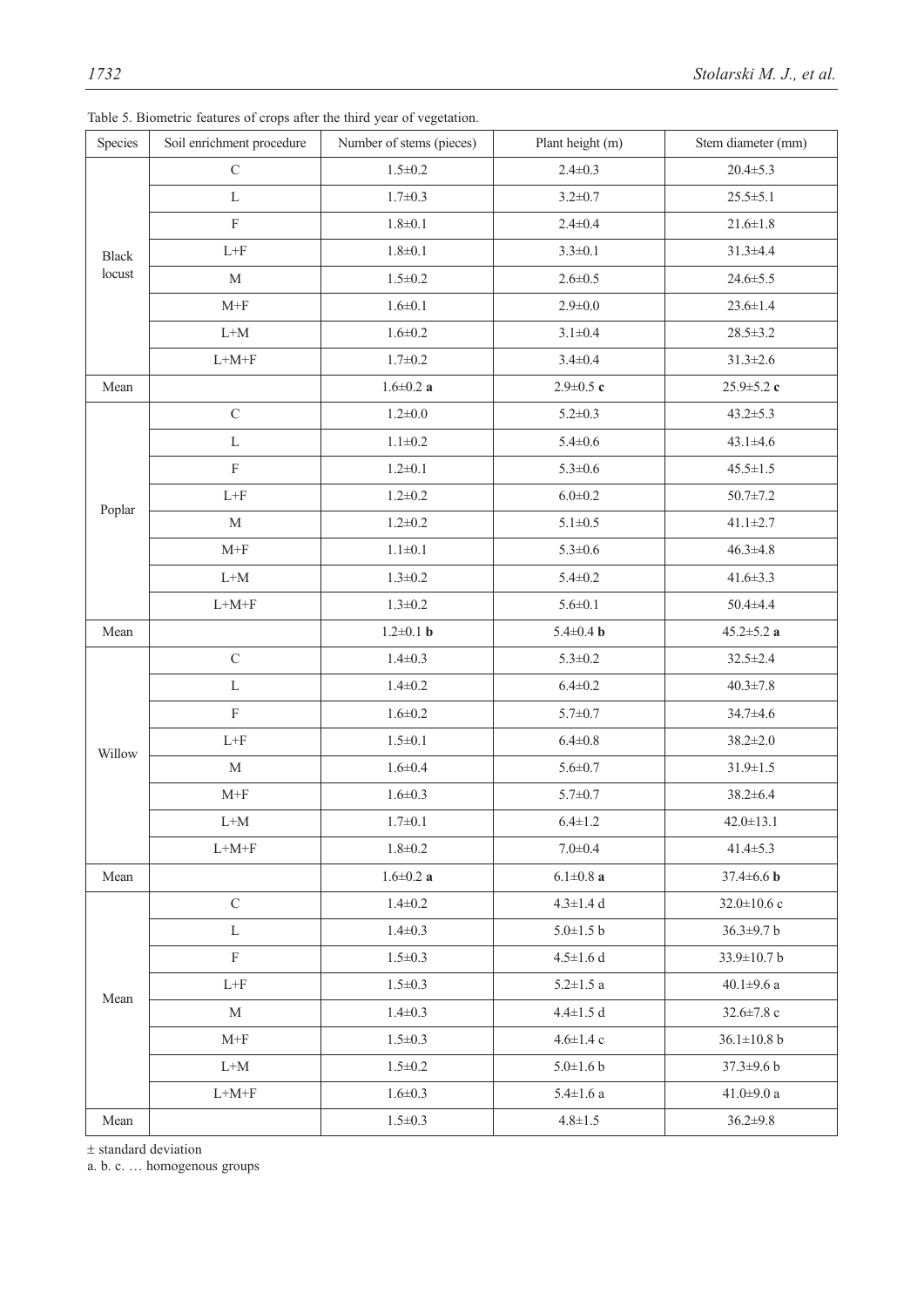| Specification          | Number<br>of plants | Number<br>of stems | Plant<br>height | <b>Stem</b><br>diameter | Yield of fresh<br>biomass | Yield of dry<br>biomass | Yield energy<br>value | Coal<br>equivalent |
|------------------------|---------------------|--------------------|-----------------|-------------------------|---------------------------|-------------------------|-----------------------|--------------------|
| Number of plants       | 1.00                | $-0.32*$           | $0.81*$         | $0.64*$                 | $0.68*$                   | $0.68*$                 | $0.68*$               | $0.68*$            |
| Number of stems        | $-0.32*$            | 1.00               | $-0.26*$        | $-0.48*$                | $-0.34*$                  | $-0.30*$                | $-0.30*$              | $-0.30*$           |
| Plant height           | $0.81*$             | $-0.26*$           | 1.00            | $0.77*$                 | $0.77*$                   | $0.77*$                 | $0.77*$               | $0.77*$            |
| Stem diameter          | $0.64*$             | $-0.48*$           | $0.77*$         | 1.00                    | $0.79*$                   | $0.77*$                 | $0.76*$               | $0.76*$            |
| Yield of fresh biomass | $0.68*$             | $-0.34*$           | $0.77*$         | $0.79*$                 | 1.00                      | $1.00*$                 | $1.00*$               | $1.00*$            |
| Yield of dry biomass   | $0.68*$             | $-0.30*$           | $0.77*$         | $0.77*$                 | $1.00*$                   | 1.00                    | $1.00*$               | $1.00*$            |
| Yield energy value     | $0.68*$             | $-0.30*$           | $0.77*$         | $0.76*$                 | $1.00*$                   | $1.00*$                 | 1.00                  | $1.00*$            |
| Coal equivalent        | $0.68*$             | $-0.30*$           | $0.77*$         | $0.76*$                 | $1.00*$                   | $1.00*$                 | $1.00*$               | 1.00               |

Table 6. Co-relation Coefficient *r* – Pearson for a selection of features.

\* Co-relation co-efficients significant for  $p \le 0.05$  with  $n = 72$ 

stems per stump was significantly negatively correlated with plant density and height and stem diameter (Table 6).

The stem height and diameter after the third vegetation year varied significantly within species and the fertilization options applied. No significant differences were found for the interactions between them (Table 3). The average plant height after the third vegetation period was 4.8 m and the standard deviation was 1.5 (Table 5). Among the species under study, the willow plants were the highest (6.1 m). The plant height at the control site was 5.3 m and with lignin, mycorrhiza and fertilization it reached 7.0 m. The poplar trees were lower by 0.7 m on average than the willow plants. Among the species under study, the black locust plants were the lowest (2.9 m). An analysis of differences between plant heights at the different fertilization sites showed that the highest plants were obtained at the lignin+mycorrhiza+fertilization site (5.4 m, on average). The same homogeneous group included plants grown at the site with lignin and fertilization used in combination (5.2 m). The lowest plants were obtained at the control site (4.3 m). The plant height was significantly positively correlated with the stem diameter and plant number (Table 6).

The largest stem diameter was found in poplar (45.2 mm) and it was significantly lower (by 7.8 mm) in willow (Table 5). This feature was the lowest in black locust (25.9 mm, on average). Poplar had the thickest stems at the site with lignin, and mineral fertilization used in combination (50.7 mm) and willow had the thickest stems at the site in which lignin and mycorrhiza were used in combination (42.0 mm). The value of this feature in black locust ranged from 20.4 to 31.3 mm, respectively, for the control and at the sites where combinations of lignin with fertilization and lignin with fertilization and mycorrhiza were used. An analysis of the differences between stem thickness at different fertilization sites showed that the thickest stems were obtained at the lignin+mycorrhiza+fertilization site (41.0 mm on average). The thinnest shoots were obtained at the control site (32.0 mm) and at the site with mycorrhiza (32.6 mm).

As in previous years, no significant infestation of the plants under study by diseases or pests was recorded after the third year of vegetation. Therefore, no negative effect of them on the growth or development of plants was observed. It must be stressed that no insecticides or fungicides were used in the experiment for the first three years, and no irregularities in plant growth were observed. Clearly, observations and examinations should be continued in subsequent years of the experiment, but not having to apply pesticides in the production of wooden biomass brought added value, from both environmental and economic perspectives.

#### Biomass Yield and Its Energy Value

The crop yield and its energy value varied significantly from species to species and from one soil enrichment option to another. No significant differences were found in the interactions between the experiment factors (Table 3). The largest yield after three years of vegetation was obtained in poplar (50.4 Mg·ha<sup>-1</sup>), which was smaller by about 5 Mg·ha-1 in willow (Table 7). The yield of fresh wood of black locust was nearly 3.5 times lower than in poplar. Of the methods of soil enrichment applied in the experiment, the largest yield of fresh biomass was obtained at sites with lignin and fertilization. The sites, control and mycorrhiza, were in the final (fourth) homogeneous group. The plant yield was positively correlated with the height, stem diameter and plant number, and it was negatively correlated with the number of stems (Table 6).

When moisture content was taken into account, the dry matter yield lay within a broad range from 6.9 Mg·ha<sup>-1</sup> in black locust to  $23.5$  Mg·ha<sup>-1</sup> in poplar (Table 7). The highest yield in the entire experiment was obtained at the site where poplar was grown and where lignin with fertilization was used in combination  $(34.5 \text{ Mg} \cdot \text{ha}^{-1} \text{ d.m.})$ ; the yield of the species at the other sites was lower by 18-51%. The willow yield was lower by 16% to 61%, at the site with lignin and fertilization, and at the control site, respectively, compared to the highest yield of poplar. The yield of dry matter of black locust was lower by up to 61-91%. Converted to the year of the plantation use, the highest average yield of dry biomass was given by poplar at 7.8 Mg·ha<sup>-1</sup>·year<sup>-1</sup> (Table 7). The average willow yield was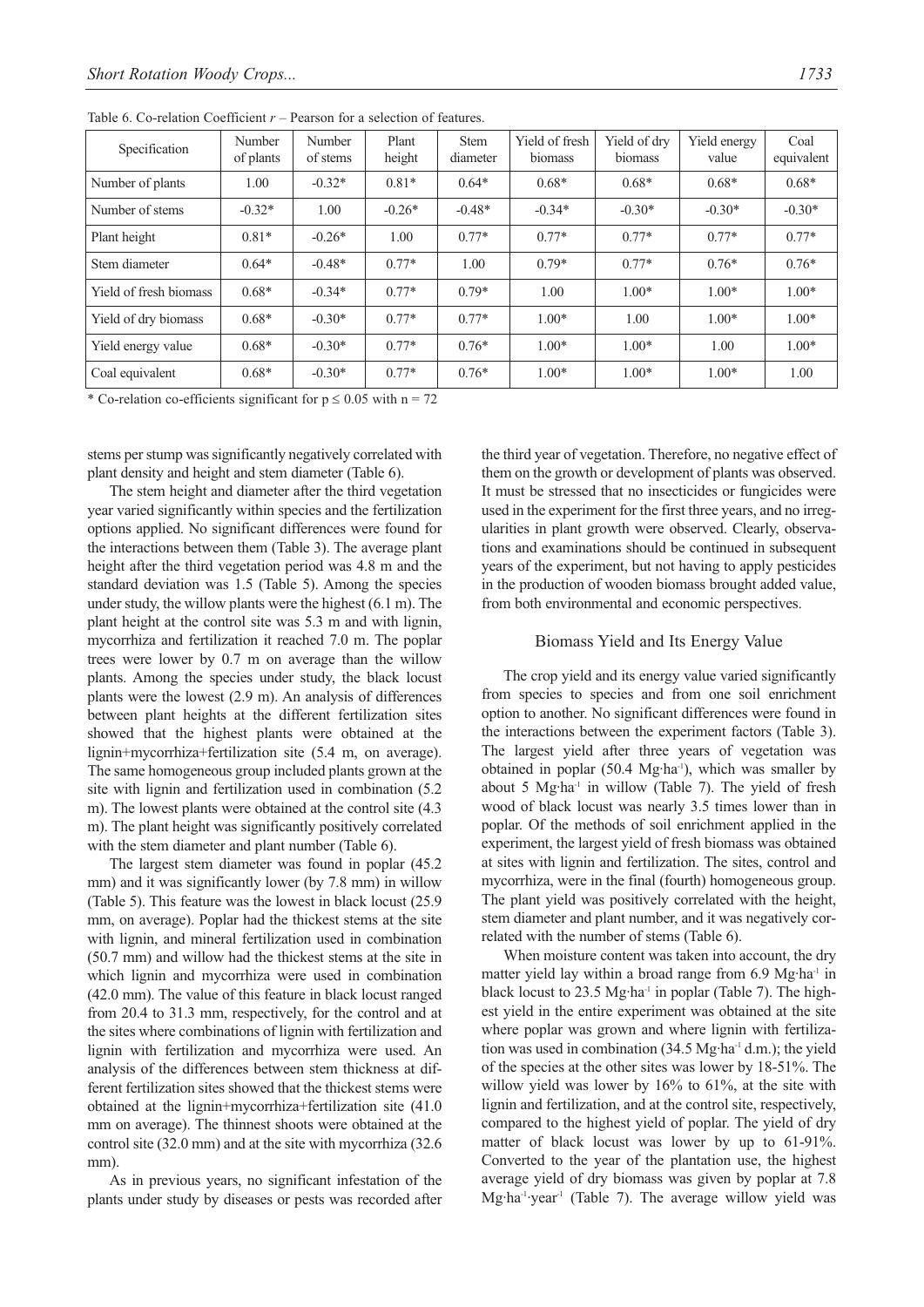| Species      | Soil enrichment procedure       | Yield of fresh biomass<br>$(Mg-1)$ | Yield of dry biomass<br>$(Mg-1)$ | Yield of dry biomass<br>(Mg·ha <sup>-1</sup> ·year <sup>-1</sup> ) |
|--------------|---------------------------------|------------------------------------|----------------------------------|--------------------------------------------------------------------|
|              | $\mathbf C$                     | $6.1 \pm 2.4$                      | $3.2 \pm 1.3$                    | $1.1 \pm 0.4$                                                      |
|              | L                               | $14.4 \pm 2.5$                     | $7.7 \pm 1.4$                    | $2.6 \pm 0.5$                                                      |
|              | $\rm F$                         | $6.2 \pm 1.3$                      | $3.3 \pm 0.7$                    | $1.1 \pm 0.2$                                                      |
| <b>Black</b> | $L+F$                           | $25.1 + 4.4$                       | $13.3 \pm 2.5$                   | $4.4 \pm 0.8$                                                      |
| locust       | M                               | $10.3 \pm 5.2$                     | $5.5 \pm 2.7$                    | $1.8 + 0.9$                                                        |
|              | $M+F$                           | $11.5 \pm 2.5$                     | $6.1 \pm 1.3$                    | $2.0 \pm 0.4$                                                      |
|              | $\mathrm{L} \text{+}\mathrm{M}$ | $10.5 \pm 2.1$                     | $5.6 \pm 1.1$                    | $1.9 \pm 0.4$                                                      |
|              | $\mbox{L+M+F}$                  | $20.1 \pm 6.3$                     | $10.7 \pm 3.4$                   | $3.6 \pm 1.1$                                                      |
| Mean         |                                 | $13.0 \pm 7.1$ b                   | 6.9 $\pm$ 3.8 b                  | $2.3 \pm 1.3$ b                                                    |
|              | $\mathbf C$                     | 37.4±11.3                          | $17.7 \pm 5.3$                   | $5.9 \pm 1.8$                                                      |
|              | L                               | 58.3±20.4                          | $27.3 \pm 9.5$                   | $9.1 \pm 3.2$                                                      |
|              | $\rm F$                         | $60.2 \pm 9.6$                     | $28.2 \pm 4.6$                   | $9.4 \pm 1.5$                                                      |
|              | $L+F$                           | 74.7±29.2                          | 34.5±13.2                        | $11.5 + 4.4$                                                       |
| Poplar       | $\mathbf M$                     | $36.7 \pm 6.2$                     | $17.4 \pm 3.2$                   | $5.8 \pm 1.1$                                                      |
|              | $M+F$                           | 36.4±3.4                           | $17.0 \pm 1.5$                   | $5.7 \pm 0.5$                                                      |
|              | $\mathrm{L} \text{+}\mathrm{M}$ | $42.8 \pm 1.8$                     | $19.9 \pm 0.8$                   | $6.6 \pm 0.3$                                                      |
|              | $\mbox{L+M+F}$                  | $56.8 \pm 11.1$                    | $26.4 \pm 5.1$                   | $8.8 \pm 1.7$                                                      |
| Mean         |                                 | 50.4 $\pm$ 18.1 a                  | $23.5 \pm 8.3$ a                 | $7.8 \pm 2.8$ a                                                    |
|              | $\mathbf C$                     | $26.7 \pm 10.2$                    | $13.4 \pm 5.2$                   | $4.5 \pm 1.7$                                                      |
|              | L                               | $51.2 \pm 6.9$                     | $25.3 \pm 3.4$                   | $8.4 \pm 1.2$                                                      |
|              | $\rm F$                         | 57.3±28.9                          | 28.6±14.4                        | $9.5 \pm 4.8$                                                      |
|              | $\mathrm{L}\text{+}\mathrm{F}$  | $59.1 \pm 3.0$                     | $29.0 \pm 1.5$                   | $9.7 \pm 0.5$                                                      |
| Willow       | $\mathbf M$                     | 27.9±11.5                          | 13.8±5.8                         | $4.6 \pm 1.9$                                                      |
|              | $M+F$                           | $40.3 \pm 8.6$                     | $19.7 + 4.0$                     | $6.6 \pm 1.3$                                                      |
|              | $L+M$                           | $44.5 \pm 11.0$                    | $21.8 \pm 5.2$                   | $7.3 \pm 1.7$                                                      |
|              | $\mbox{L+M+F}$                  | 57.2±20.2                          | 27.9±9.7                         | $9.3 \pm 3.2$                                                      |
| Mean         |                                 | $45.5 \pm 17.5$ a                  | 22.4 $\pm$ 8.6 a                 | $7.5 \pm 2.9$ a                                                    |
|              | $\mathbf C$                     | $23.4 \pm 15.8$ d                  | $11.4 \pm 7.4$ d                 | $3.8 \pm 2.5$ d                                                    |
|              | $\mathbf{L}$                    | 41.3 $\pm$ 23.1 b                  | $20.1 \pm 10.6$ b                | $6.7 \pm 3.6$ b                                                    |
|              | $\mathbf F$                     | 41.3 $\pm$ 30.4 b                  | 20.0±14.7 b                      | $6.7 \pm 4.9 b$                                                    |
|              | $L + F$                         | 53.0 $\pm$ 26.5 a                  | $25.6 \pm 11.7$ a                | $8.5 \pm 3.9$ a                                                    |
| Mean         | $\mathbf M$                     | $25.0 \pm 13.6$ d                  | $12.2 \pm 6.4$ d                 | $4.1 \pm 2.1 d$                                                    |
|              | $M+F$                           | 29.4±14.4 c                        | $14.3 \pm 6.6$ c                 | $4.8 \pm 2.2$ c                                                    |
|              | $L+M$                           | 32.6±17.5 c                        | $15.8 \pm 8.1$ c                 | $5.3 \pm 2.7$ c                                                    |
|              | $L+M+F$                         | 44.7±22.0 b                        | $21.7 \pm 10.1$ b                | $7.2 \pm 3.4$ b                                                    |
| Mean         |                                 | $36.3 \pm 22.4$                    | $17.6 \pm 10.4$                  | $5.9 \pm 3.5$                                                      |

Table 7. Crop yield after the third year of vegetation.

± standard deviation

a. b. c. … homogenous groups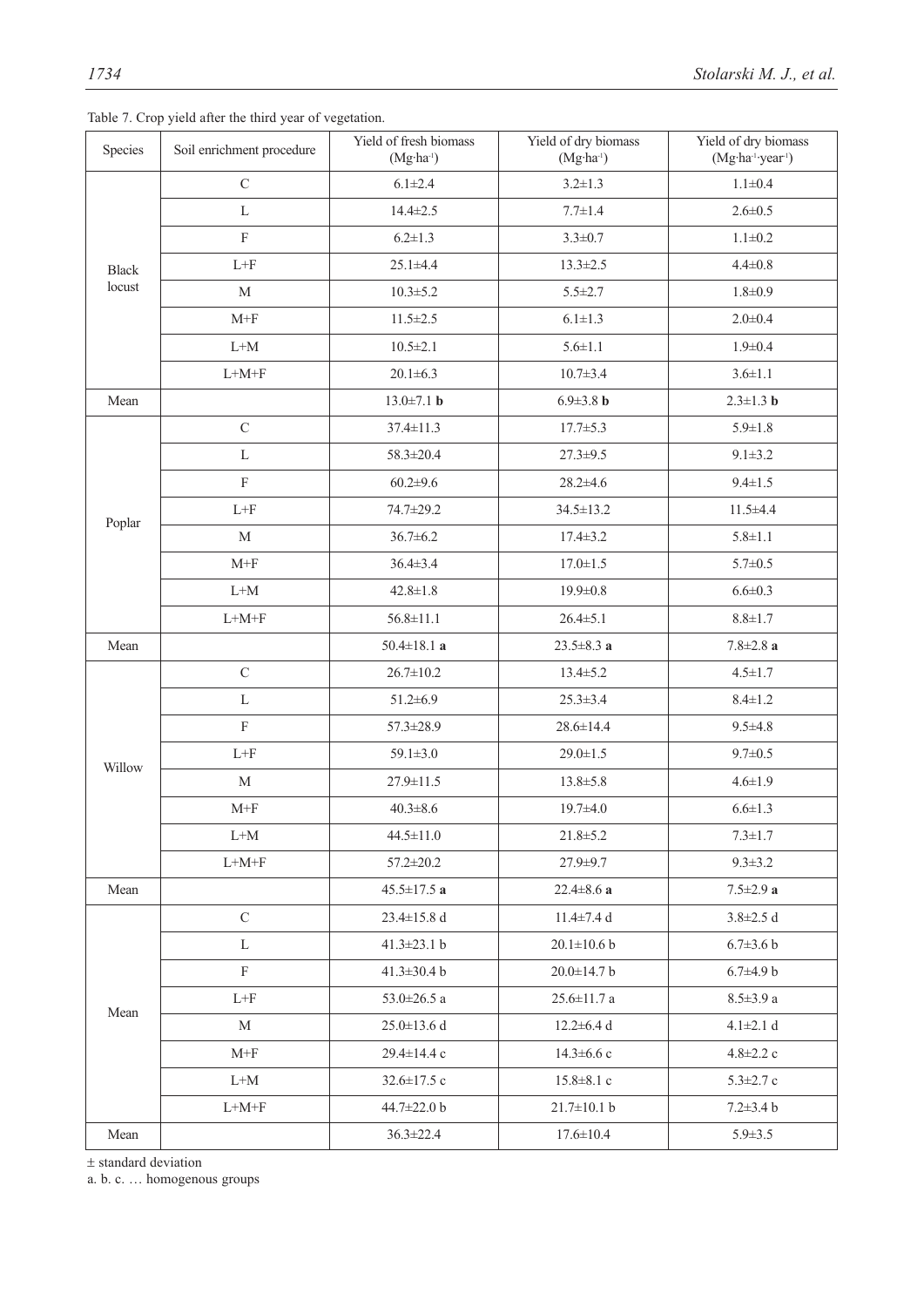| Table 8. Biomass energy yield value and its coal equivalent. |  |  |  |  |
|--------------------------------------------------------------|--|--|--|--|
|--------------------------------------------------------------|--|--|--|--|

| Species      | Soil enrichment                 |                     | Yield energy value           | Coal equivalent   |                              |  |
|--------------|---------------------------------|---------------------|------------------------------|-------------------|------------------------------|--|
|              | procedure                       | $(GJ·ha-1)$         | (GJ·ha-1·year <sup>1</sup> ) | $(Mg·ha-1)$       | (Mg·ha-1-year <sup>1</sup> ) |  |
|              | $\mathbf C$                     | 55.9±21.4           | $18.6 \pm 7.1$               | $2.2 \pm 0.9$     | $0.8 + 0.3$                  |  |
|              | L                               | 132.9±24.6          | $44.3 \pm 8.2$               | $5.3 \pm 1.0$     | $1.8 + 0.3$                  |  |
|              | $\mathbf F$                     | 56.9±12.3           | $19.0 + 4.1$                 | $2.3 \pm 0.5$     | $0.8 + 0.2$                  |  |
| <b>Black</b> | $\mbox{L+F}$                    | 231.4±42.8          | $77.1 \pm 14.3$              | $9.3 \pm 1.7$     | $3.1 \pm 0.6$                |  |
| locust       | $\mathbf M$                     | 94.7±47.2           | $31.6 \pm 15.8$              | $3.8 \pm 1.9$     | $1.3 \pm 0.6$                |  |
|              | $M+F$                           | $105.5 \pm 22.5$    | $35.2 \pm 7.5$               | $4.2 \pm 0.9$     | $1.4 \pm 0.3$                |  |
|              | $\mathrm{L} \text{+}\mathrm{M}$ | $97.1 \pm 19.6$     | $32.4 \pm 6.5$               | $3.9 \pm 0.8$     | $1.3 \pm 0.3$                |  |
|              | $\mbox{L+M+F}$                  | 186.3±59.0          | $62.1 \pm 19.7$              | $7.5 \pm 2.4$     | $2.5 \pm 0.8$                |  |
| Mean         |                                 | $120.1 \pm 65.5$ b  | $40.0 \pm 21.8$ b            | $4.8 \pm 2.6$ b   | $1.6 \pm 0.9$ b              |  |
|              | $\mathsf{C}$                    | 298.9±89.4          | 99.6±29.8                    | $12.0 \pm 3.6$    | $4.0 \pm 1.2$                |  |
|              | L                               | 462.9±161.4         | 154.3±53.8                   | $18.5 \pm 6.5$    | $6.2 \pm 2.2$                |  |
|              | $\mathbf F$                     | 481.6±78.9          | $160.6 \pm 26.3$             | $19.3 \pm 3.2$    | $6.4 \pm 1.1$                |  |
|              | $L + F$                         | 585.0±219.4         | 195.0±73.1                   | $23.4 \pm 8.8$    | $7.8 \pm 2.9$                |  |
| Poplar       | $\mathbf M$                     | 298.1±53.8          | 99.4±17.9                    | $11.9 \pm 2.2$    | $4.0 \pm 0.7$                |  |
|              | $M+F$                           | 289.2±24.2          | $96.4 \pm 8.1$               | $11.6 \pm 1.0$    | $3.9 \pm 0.3$                |  |
|              | $L+M$                           | 336.4±13.0          | $112.1 \pm 4.4$              | $13.5 \pm 0.5$    | $4.5 \pm 0.2$                |  |
|              | $\mbox{L+M+F}$                  | 448.0±86.9          | 149.3±29.0                   | $17.9 \pm 3.5$    | $6.0 \pm 1.2$                |  |
| Mean         |                                 | 400.0 $\pm$ 140.1 a | 133.3±46.7 a                 | $16.0 \pm 5.6$ a  | $5.3 \pm 1.9$ a              |  |
|              | $\mathcal{C}$                   | 230.1±89.9          | $76.7 \pm 30.0$              | $9.2 \pm 3.6$     | $3.1 \pm 1.2$                |  |
|              | L                               | 430.6±56.8          | 143.5±19.0                   | $17.2 \pm 2.3$    | $5.7 \pm 0.8$                |  |
|              | $\mathbf F$                     | 487.1±247.2         | 162.4±82.4                   | $19.5 \pm 9.9$    | $6.5 \pm 3.3$                |  |
| Willow       | $\mbox{L+F}$                    | 494.2±24.8          | $164.7 \pm 8.3$              | $19.8 \pm 1.0$    | $6.6 \pm 0.3$                |  |
|              | M                               | 235.7±99.5          | 78.6±33.2                    | $9.4 \pm 4.0$     | $3.1 \pm 1.3$                |  |
|              | $M+F$                           | 336.8±66.2          | $112.3 \pm 22.1$             | $13.5 \pm 2.7$    | $4.5 \pm 0.9$                |  |
|              | $L+M$                           | 376.7±89.9          | $125.6 \pm 30.0$             | $15.1 \pm 3.6$    | $5.0 \pm 1.2$                |  |
|              | $L+M+F$                         | $478.5 \pm 165.2$   | $159.5 \pm 55.1$             | $19.1 \pm 6.6$    | $6.4 \pm 2.2$                |  |
| Mean         |                                 | 383.7 $\pm$ 146.1 a | $127.9 \pm 48.7$ a           | $15.4 \pm 5.8$ a  | 5.1 $\pm$ 2.0 <b>a</b>       |  |
|              | $\mathcal{C}$                   | $195.0 \pm 126.1$ d | $65.0 \pm 42.0 d$            | $7.8 \pm 5.0 d$   | $2.6 \pm 1.7$ d              |  |
|              | L                               | $342.1 \pm 179.7 b$ | $114.0 \pm 59.9 b$           | $13.7 \pm 7.2 b$  | $4.6 \pm 2.4 b$              |  |
|              | $\mathbf{F}$                    | 341.9±250.1 b       | $114.0 \pm 83.4 b$           | $13.7 \pm 10.0 b$ | $4.6 \pm 3.3$ b              |  |
| Mean         | $L + F$                         | 436.9±194.8 a       | $145.6 \pm 64.9$ a           | $17.5 \pm 7.8$ a  | $5.8 \pm 2.6$ a              |  |
|              | M                               | $209.5 \pm 109.1$ d | 69.8 $\pm$ 36.4 d            | $8.4 \pm 4.4$ d   | $2.8 \pm 1.5$ d              |  |
|              | $M+F$                           | 243.8±112.1 c       | $81.3 \pm 37.4$ c            | $9.8 \pm 4.5$ c   | $3.3 \pm 1.5$ c              |  |
|              | $L+M$                           | $270.0 \pm 138.9$ c | $90.0 \pm 46.3$ c            | $10.8 \pm 5.6$ c  | $3.6 \pm 1.9$ c              |  |
|              | $L+M+F$                         | $370.9 \pm 170.1 b$ | $123.6 \pm 56.7 b$           | $14.8 \pm 6.8$ b  | $5.0 \pm 2.3 b$              |  |
| Mean         |                                 | $301.3 \pm 177.1$   | $100.4 \pm 59.0$             | $12.1 \pm 7.1$    | $4.0 \pm 2.4$                |  |

± standard deviation

a. b. c. … homogenous groups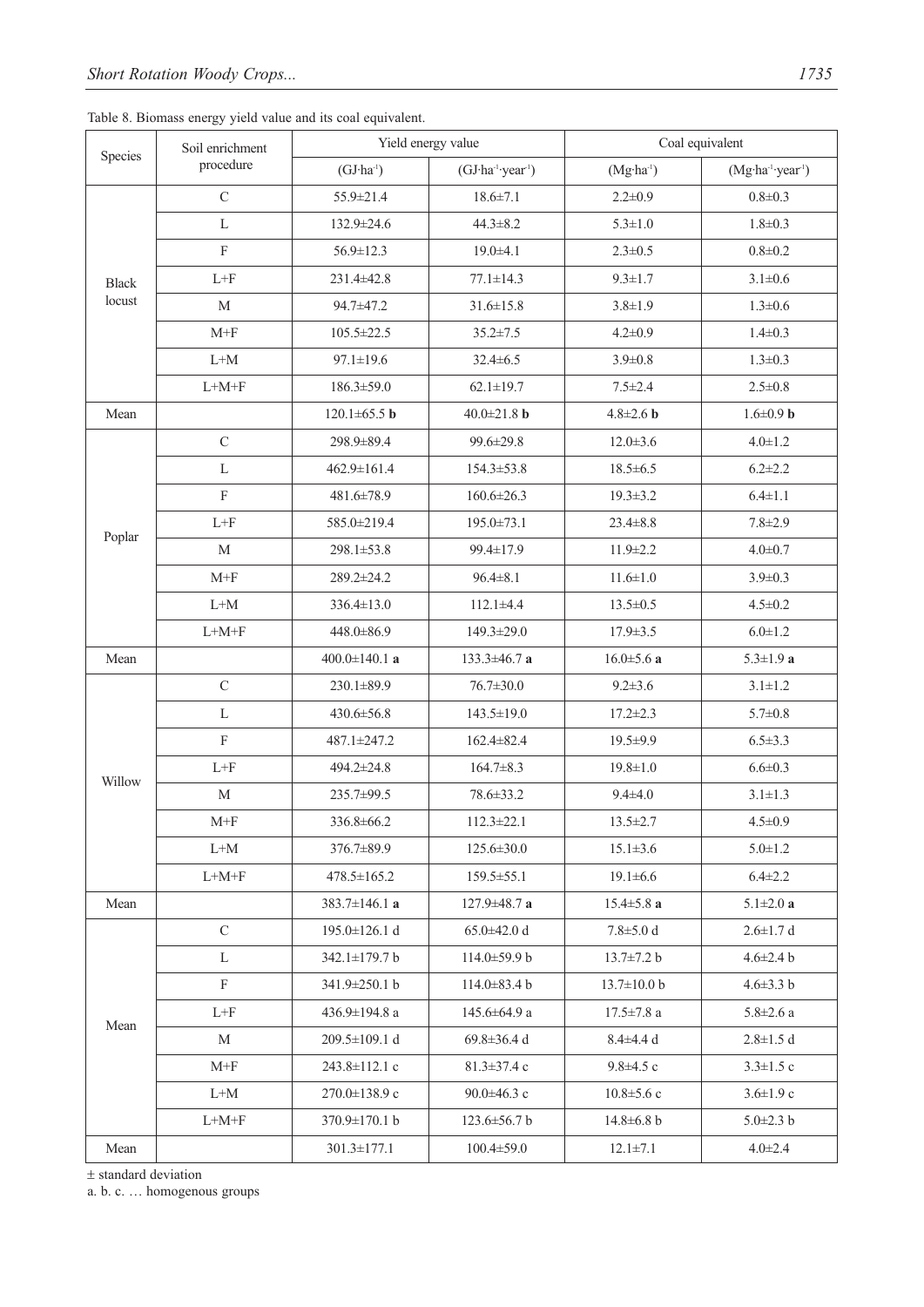slightly lower,  $7.5 \text{ Mg} \cdot \text{ha}^{-1} \cdot \text{year}^{-1}$ , whereas the dry matter yield of black locust was merely 2.3 Mg·ha<sup>-1</sup>·year<sup>-1</sup>. The highest yield of poplar, willow and black locust was obtained at the sites where lignin was used in combination with fertilization (11.5, 9.7 and 4.4 Mg·ha-1·year<sup>1</sup> d.m., respectively). This yield was higher by 95%, 116%, and 300%, respectively, compared to the control site. Of the methods of soil enrichment applied in the experiment, the significantly highest average yield of dry biomass of the species under study was obtained at sites with lignin and fertilization (8.5 Mg·ha<sup>-1</sup>·year<sup>1</sup> d.m.). It was higher by 124% compared to the average yield obtained at the control sites.

The energy value of the biomass yield and its coal equivalent were closely correlated with the yield of each species in different combinations (Table 6). Of the species under study, the highest average energy value of the yield was found for poplar, 400 GJ·ha<sup>-1</sup>, i.e. 133.3 GJ·ha<sup>-1</sup>·year<sup>-1</sup> (Table 8). The energy value of willow biomass was in the same homogeneous group. This value for the black locust was lower by 70% compared to that of poplar. The highest yield energy value in the entire experiment was found for poplar (195 GJ·ha<sup>-1</sup>·year<sup>1</sup>) grown on soil enriched with mineral fertilizers and lignin. The value of the feature at the other sites where poplar was grown was lower by 18-51%. The willow yield energy value was lower than the highest value achieved in the experiment (by 15.5%-61%) and it ranged from 164.7 to 76.7 GJ·ha<sup>-1</sup>·year<sup>1</sup>. The value of this feature for black locust ranged from 18.6 to 77.1 GJ·ha<sup>-1</sup>·year<sup>1</sup>.

In order to illustrate the potential of energy contained in the biomass of the species under study, its coal equivalent was calculated. The analyses demonstrated that the energy value of poplar yield in a three-year harvest rotation was 16 Mg·ha<sup>-1</sup> of hard coal which, when converted to a year of plantation use was 5.3 Mg·ha<sup>-1</sup>·year<sup>1</sup> (Table 8). An equally high energy yield was obtained from the willow plantation (15.4 Mg·ha-1 i.e. 5.1 Mg·ha-1·year-1). These values for black locust were the lowest (4.8 Mg·ha<sup>-1</sup> i.e. 1.6 Mg·ha<sup>-1</sup>·year<sup>-1</sup>). The experiment showed that the optimum combination, at a poor soil site in a three-year harvest rotation for poplar, gave a yield of 23.4 Mg·ha<sup>-1</sup> Coal eq, i.e. 7.8 Mg·ha<sup>-1</sup>·year<sup>-1</sup> Coal eq. The production of biomass of willow, clone UWM 006, under the same conditions, yielded 19.8 Mg·ha<sup>-1</sup> i.e. 6.6 Mg·ha-1·year-1 Coal eq.

#### **Discussion**

A farmer will grow a specific perennial energy crop provided it has a high yield and, potentially, a high profit. Therefore, the yield of different plant species is of key importance. According to literature reports, biomass yield depends on a number of factors, such as soil quality, species or cultivar, agrotechnical procedures and their quality, planting density, and biomass harvest cycle. This has been confirmed by a study by Mola-Yudego [20]. The results of the study show average yield increments in Sweden of 2.06 Mg·ha<sup>-1</sup>·year<sup>-1</sup> per decade. The yield increase was caused by higher farmer awareness and knowledge of the methods of setting up and running a plantation, as well as by using improved willow cultivars. An increase in biomass productivity was recorded in the group of farmers with experience in growing the crop.

Apart from the productivity in a specific year or the harvest cycle, it is affected by plant survivability, whose consequence is the total yield per hectare during the entire plantation use [21]. Higher plant loss is a consequence of their frequent harvest and a lower survival rate of some cultivars at higher planting densities. However, some cultivars do not tolerate longer rotations and their survival rate in shorter rotations is higher. Moreover, climatic conditions, especially shortages of rainfall, may have a considerable effect on plants taking root [22, 23].

A number of reports have confirmed the great diversity of yield. In their paper, Adegbidi et al. [24] reported that the yield in fertilized and watered plantations in the USA exceeded 27 Mg·ha<sup>-1</sup>·year<sup>-1</sup> d.m. On the other hand, a commercial plantation yielded 7.5 Mg·ha<sup>-1</sup>·year<sup>-1</sup> d.m. on average in the first crop rotation [2]. Various willow cultivars tested in Wales yielded from 1.17 Mg·ha-1·year<sup>1</sup> d.m. in the year when the plantation was set up to 18.5 Mg·ha-1·year-1 d.m. in the fourth year of the experiment [25].

Kuś and Matyka [26] determined the productivity of Polish, Swedish, and Danish willow clones. The yield in one-year rotations for all the species was 12.7 Mg·ha<sup>-1</sup> d.m. on medium soil, 14.1 Mg·ha<sup>-1</sup> d.m. on light soil, and 14.0 Mg·ha<sup>-1</sup> d.m. on heavy soil. The average dry matter yield for all the willow clones in a three-year rotation was higher by over 20% than the total yield of three annual harvests.

High variability also has been observed in the yield of poplar grown in short rotations. In a Canadian experiment [1] conducted in a four-year rotation cycle, poplar yielded 66.48- 72.20 Mg·ha-1 d.m. The yield of 14 clones of poplar grown in China ranged from 0.29 to 22 Mg·ha-1·year-1 d.m. [27], whereas in Belgium it ranged from 1.6 to 9.7 Mg·ha-1·year-1 [28].

Other studies, as well as these author's findings, have shown a lower yield of black locust grown in short rotations, compared to willow and poplar. According to Aravanopoulos [29], the yield of various cultivars of black locust grown in Greece ranged from 2.90 to 8.98 Mg·ha $^{-1}$ ·year<sup>1</sup> d.m. The yield of poplar was much higher and ranged from 7.54 to 16.54 Mg·ha<sup>-1</sup>·year<sup>-1</sup> d.m. A lower yield of black locust was also achieved in Hungarian studies, it ranging from 6.7 to 9.7 Mg·ha<sup>-1</sup>·year<sup>-1</sup> d.m. depending on the cultivar used [10]. On the other hand, lower yield of willow and poplar compared to that of black locust was achieved in Germany when the three species were grown on post-mine soil. This shows the high usability of the species when grown on marginal soils [30].

These authors' experiments have employed different methods of soil enrichment in order to increase the biomass yield, but also to meliorate it. Recent experiments conducted by Quaye and Volk [31] have shown that the use of organic waste materials as nutrient sources for willow biomass production is an attractive means to decrease fertilization costs, increase biomass production, and reduce greenhouse gas emission. A study conducted by Grünewald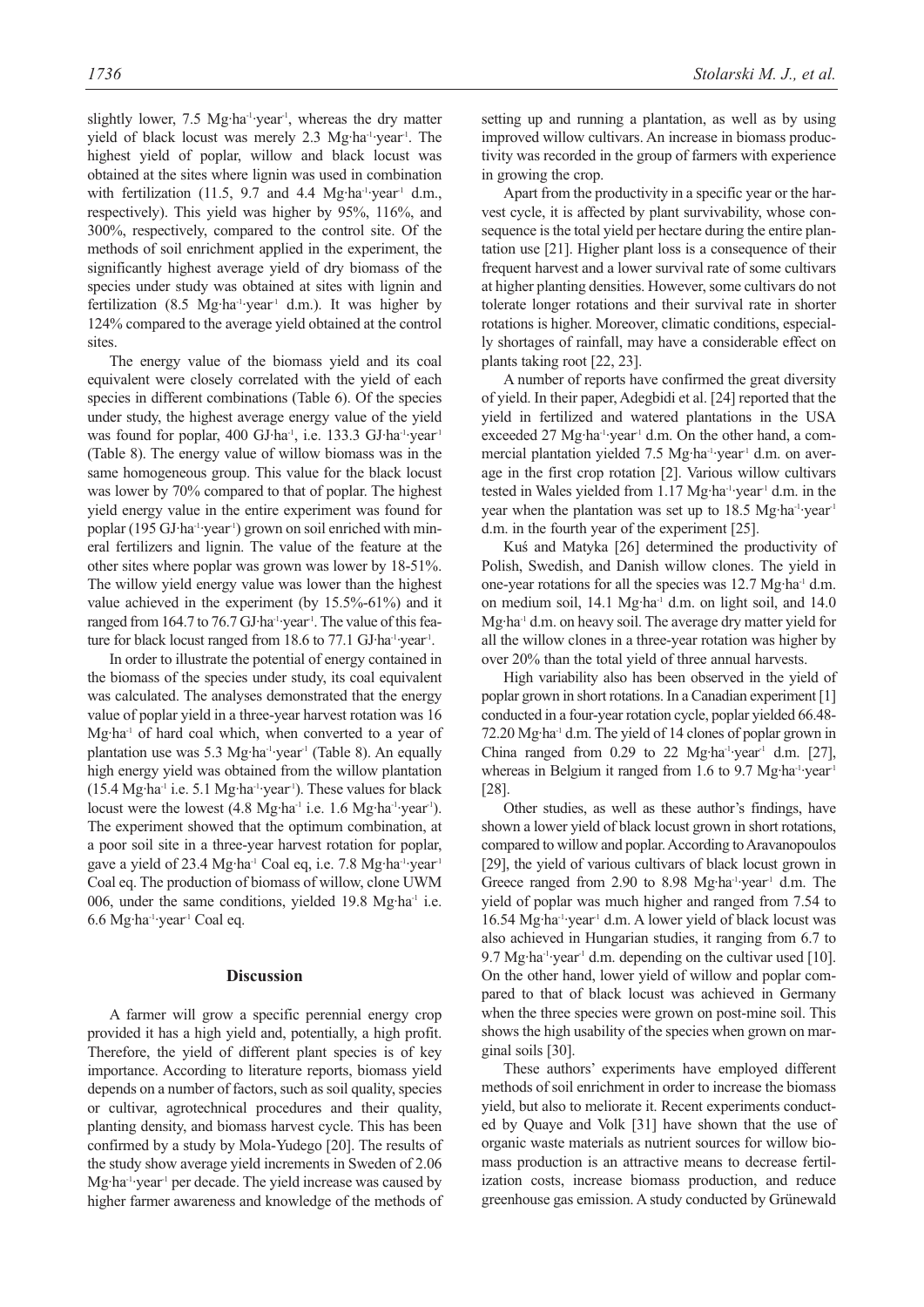et al. [30] on the cultivation of SRC in the restoration of post-mining fields has shown that using compost and compost plus mineral fertilization produces higher yields than mineral fertilization alone.

The energy value of the yield obtained in this experiment varied highly depending on the species and the fertilization applied. It ranged from merely 18.6 to 195 GJ·ha-1·year<sup>1</sup>, respectively, for black locust grown at the control site and for polar with mineral fertilization and lignin used in combination. An equally high-energy value of poplar yield (188 GJ·ha<sup>-1</sup>·year<sup>-1</sup>) was achieved for a crop in a two-year harvest cycle [32]. On the other hand, the energy value of poplar yield in extensive cultivation in a 4-year harvest rotation was much lower (70.9 GJ·ha<sup>-1</sup>·year<sup>1</sup>) [33]. Furthermore, it was shown in another study that the energy balance for a bioenergy system using poplar biomass was better than for the production and distribution of natural gas [34]. The yield energy value for willow production is also strongly diversified by agrotechnical procedures, habitat, weather conditions, and plant harvest cycles. In a study conducted in Poland on an experimental plantation of willow with a three-year harvest rotation depending on these factors, the yield energy value was high and ranged widely (from 188 to 349 GJ $\cdot$ ha $\cdot$  $\cdot$ year $\cdot$  $(35, 36)$ . Only the lower limit of these values was achieved in this study, but it must be emphasized that the plants were grown at a site with poor-quality soil. Meanwhile, the mean net energy from willow plantations in Sweden is approximately 170 GJ·ha<sup>-1</sup>·year<sup>-1</sup> [37]. This can be increased to over 200 GJ·ha<sup>-1</sup>·year<sup>1</sup> by using wastewater to irrigate a willow plantation [38]. This hypothesis was confirmed in a study conducted in Canada, in which the energy value of the willow yield obtained in a two-year harvest cycle ranged from 73 GJ·ha<sup>-1</sup> to 290 GJ·ha<sup>-1</sup> with the sludge dose of 0 and 300 kg·ha<sup>-1</sup> N, respectively [39].

Solar energy accumulated in biomass can effectively replace that of fossil fuels, such as hard coal, and it can be effectively used to produce heat, power, and combined heat and power. Such solutions can bring measurable environmental, social, financial, and economic benefits [40]. For example, Krzyżaniak et al. [41] reported that the amount of greenhouse gases emitted in the combustion of willow chips is 18 times smaller per GJ than in the combustion of coal, even if all the GHG emissions during the biomass production and transport are taken into account. The study conducted by Heller et al. [42] has also confirmed that using wood to generate power helps to considerably reduce emissions of unwanted gases to the atmosphere. Owing to cofiring biomass with coal, at a co-firing rate of 10% biomass, the net global warming potential decreases by 7-10%. Moreover, net  $SO_2$  emissions were reduced by 9.5%. In addition, the authors estimated the system performance of using willow biomass in dedicated biomass gasification and direct-fired generating facilities and demonstrated that the pollution avoided is comparable to other renewables such as PV and wind.

The experiment presented here has shown that the optimum combination, at a poor soil site in a three-year harvest rotation for poplar, gave a yield whose energy is equivalent to 23.4 Mg·ha<sup>-1</sup> i.e. 7.8 Mg·ha<sup>-1</sup>·year<sup>-1</sup> of hard coal. Meanwhile, the production of biomass of willow under the same conditions gave a yield with an energy equivalent of 19.8 Mg·ha-1 i.e. 6.6 Mg·ha-1·year-1 of hard coal. Therefore, such a solution makes it possible to use soil, which is hardly suitable for the cultivation of edible crops, generating potentially considerable profit in the process. Assuming that that the price of medium quality coal is 700 PLN·Mg-1, one can estimate the maximum profit generated by poplar production to amount to approximately 18,720 PLN·ha<sup>-1</sup>, i.e. 6,240 PLN·ha<sup>-1</sup>·year<sup>-1</sup>. The corresponding values for willow would be 15,840 PLN·ha<sup>-1</sup>, i.e. 5,280 PLN·ha<sup>-1</sup>·year<sup>-1</sup>. Moreover, using willow or poplar biomass for energy generation would reduce the greenhouse effect and reduce the emission of sulphur compared to coal combustion.

#### **Conclusions**

The use of lignin, mycorrhiza and mineral fertilization had a beneficial effect on the chemical properties of the soils. Compared to the site where the experiment was set up [19] and to the control site, the available macronutriens levels in the soils increased. The fertilization also raised soil pH compared to the control. Applying lignin had a beneficial effect on the organic carbon content and on sorption properties (an increase in the sorption capacity and saturation of the sorption complex with alkaline cations). This shows that the use of lignin in order to improve soil quality is justified.

The yield of the species under study has been shown to vary significantly. This study has also shown that enriching soil with organic carbon (from lignin) helps to increase the productivity of SRWC species (from 54% to 140% compared to control sites). Importantly, the use of lignin provides an added environmental value because it is a kind of industrial waste which can be reused. This study has shown that the species of willow and poplar under study can be grown on poor-quality agricultural land because they provide high yield, high energy, and a high coal equivalent. However, the biomass of black locust may fail to provide sufficient biomass and energy yield to justify setting up a plantation using this species. However, it can be recommended for use on degraded land because it enriches soil with nitrogen and clears soil by means of phytoremediation.

These findings have shown the potential for increasing the yield of SRWC on poor soils, which are hardly usable for growing edible crops. Moreover, they have shown that SRWC studies need to be continued to identify the right species, varieties, clones, and agrotechnical procedures for specific soil conditions, as these factors significantly affect the yield and accumulated plant energy. It must also be stressed that these findings need to be verified in subsequent harvest cycles and during the entire plantation use period, which is the aim of further studies by the authors.

#### **Acknowledgements**

This work was financed by the strategic program of Poland's National Centre for Research and Development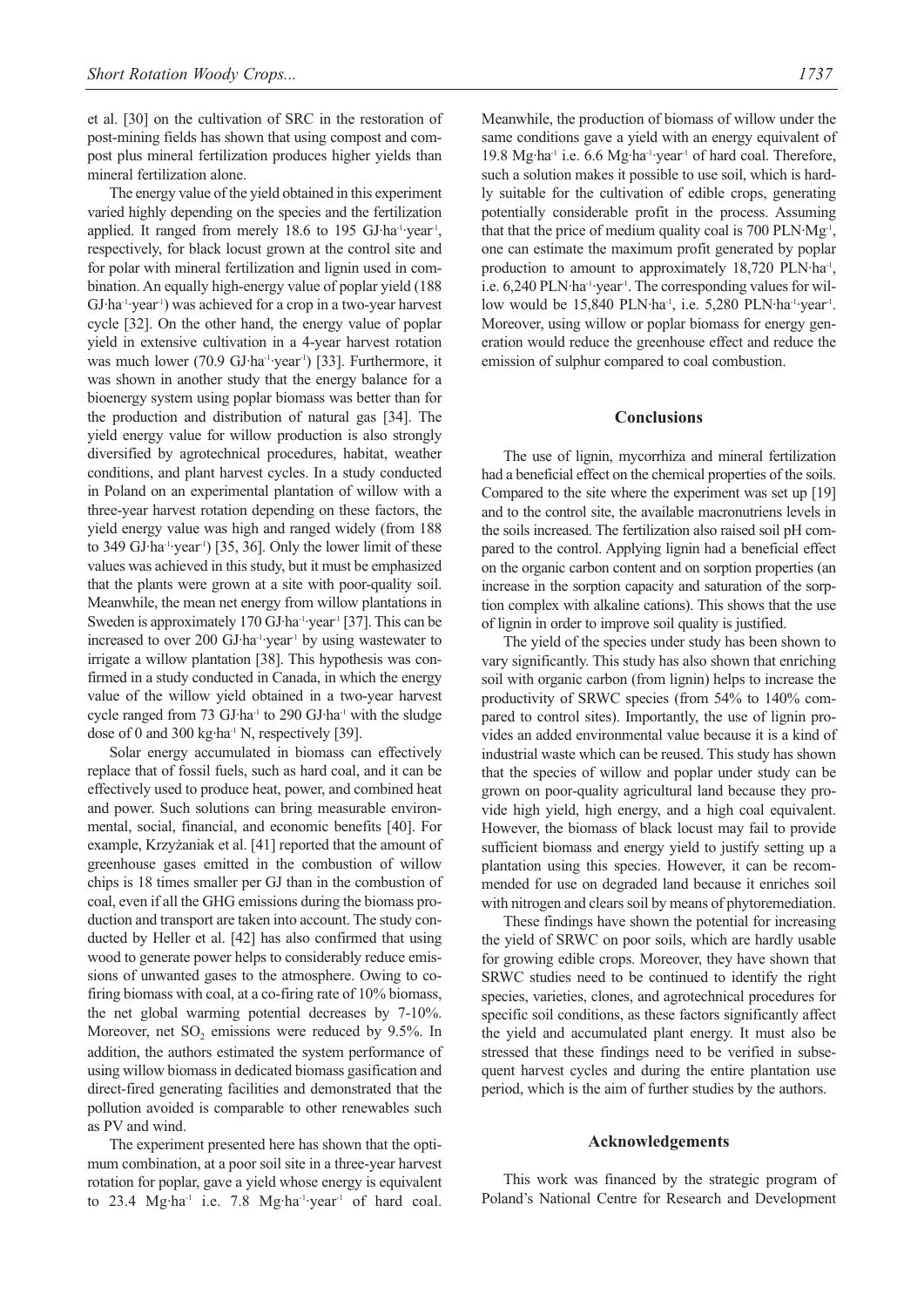(NCBiR): "Advanced Technologies for Energy Generation. Task 4: Elaboration of Integrated Technologies for the Production of Fuels and Energy from Biomass, Agricultural Waste, and other Waste Materials."

## **References**

- 1. LABRECQUE M., TEODORESCU T. L. Field performance and biomass production of 12 willow and poplar clones in short-rotation coppice in southern Quebec (Canada). Biomass Bioenerg. **29**, (1), 1, **2005**.
- 2. VOLK T. A., ABRAHAMSON L. P., NOWAK C. A., SMART L. B., THARAKAN P. J., WHITE E. H. The development of short-rotation willow in the northeastern United States for bioenergy and bioproducts, agroforestry and phytoremediation. Biomass Bioenerg. **30**, (8-9), 715, **2006**.
- 3. AEBIOM. 2011 annual statistical report on the contribution of biomass to the energy system in the EU27. Brussels, Belgium, pp. 102, **2011**.
- 4. FABER A, PUDEŁKO R, BOREK R, BORZECKA-WALKER M, SYP A, KRASUSKA E, MATHIOU P. Economic potential of perennial energy crops in Poland. J. Food Agric. Environ. **10**, (3-4), 1178, **2012**.
- 5. PUDEŁKO R, BORZĘCKA-WALKER M, FABER A, BOREK R, JAROSZ Z, SYP A. The technical potential of perennial energy crops in Poland. J Food Agric. Environ. **10**, (2), 781, **2012**.
- 6. GONZÁLEZ-GARĆIA S., GASOL C. M., GABARRELL X., RIERADEVALL J., TERESA MOREIRA M., FEIJOO G. Environmental profile of ethanol from poplar biomass as transport fuel in Southern Europe. Renew. Energ. **35**, 1014, **2010**.
- 7. SPINELLI R., NATI C., MAGAGNOTTI N. Using modified foragers to harvest short-rotation poplar plantations. Biomass Bioenerg. **33**, 817, **2009**.
- 8. ARAVANOPOULOS F.A. Breeding of fast growing forest tree species for biomass production in Greece. Biomass Bioenerg. **34**, 1531, **2010**.
- 9. RÉDEI K., OSVÁTH-BUJTÁS Z., VEPERDI I. Black Locust (*Robinia pseudoacacia* L.) Improvement in Hungary: a Review. Acta Silv. Lign. Hung. **4**, 127, **2008**.
- 10. RÉDEI K., VEPERDI I., CSIHA I., KESERU Z., GYORI J. Yield of black locust (*Robinia pseudoacacia* L.) short rotation energy crops in Hungary: Case study in the field trial. Lesnicky casopis. **56**, (4), 327, **2010**.
- 11. GAJEWSKI R. BIOB market potential for energy purposes. (In:) P. Bocian, T. Golec, J. Rakowski (Eds.). Modern technology of biomass production and use for energy purposes, Instytut Energetyki: Warsaw, pp 414-418, **2010** [In Polish].
- 12. ES/PAP 2012. Largest European energy woody crop plantation. Baltic Daily] http://www.dziennikbaltycki.pl/ artykul/553881,kwidzyn-najwieksza-w-europie-plantacjadrzew-energetycznych,id,t.html (23.07.2012). **2012**. [In Polish].
- 13. EUROSTAT. Energy, transport and environment indicators. Pocketbooks, pp. 218, **2011**.
- 14. WANG Z., DUNN J. B., WANG M. Q. GREET Model Short Rotation Woody Crops (SRWC) Parameter Development. Center for Transportation Research. Argonne National Laboratory.(greet.es.anl.gov/files/greet-SRWC-Development) (25.10.2013). **2013**.
- 15. STOLARSKI M., KRZYŻANIAK M., GRABAN Ł. Evaluation of energy-related and economic aspects of heating a family house with dendromass in the north-east of Poland. Energy Build. **43**, 433, **2011**.
- 16. STOLARSKI M. J., KRZYŻANIAK M., WARMIŃSKI K., ŚNIEG M. Energy, economic and environmental assessment of heating a family house with biomass. Energy Build. **66**, 395, **2013**.
- 17. OWOC D., WALCZYK J. Use of energy willow for the production of energy in the Podkarpackie province. Acta Sci. Pol. Silv. Colendar. Rat. Ind. Lignar. **12**, (1), 37, **2013**.
- 18. WIŚNIEWSKI G., MICHAŁOWSKA-KNAP K., ARCIPOWSKA A. On the unsustainable use of renewable energy resources in Poland and the pathology of the RES support system. Proposals for changes in the approach to the promotion of renewable energy sources and trends in biomass resources. Instytut Energetyki Odnawialnej: Warsaw, pp. 29, **2012**.
- 19. STOLARSKI M. J., KRZYŻANIAK M., SZCZUKOWSKI S., TWORKOWSKI J., BIENIEK A. Dendromass derived from agricultural land as energy feedstock. Pol. J. Environ. Stud. **22**, (2), 511, **2013**.
- 20. MOLA-YUDEGO B. Trends and productivity improvements from commercial willow plantations in Sweden during the period 1986-2000. Biomass Bioenerg. **35**, (1), 446, **2011**.
- 21. TWORKOWSKI J., KUŚ J., SZCZUKOWSKI S., STO-LARSKI M. J. Productivity of energy crops. (In:) P. Bocian, T. Golec, J. Rakowski (Eds.). Modern technology of biomass production and use for energy purposes, Instytut Energetyki: Warsaw, pp. 34-49, **2010** [In Polish].
- 22. KOPP R.F., ABRAHAMSON L. P., WHITE E. H., BURNS K. F., NOWAK C. A. Cutting cycle and spacing effects on biomass production by a willow clone in New York. Biomass Bioenerg. **12**, (5), 313, **1997**.
- 23. TAHVANAINEN L., RYTKÖNEN V. M. Biomass production of *Salix viminalis* in southern Finland and the effect of soil properties and climate conditions on its production and survival. Biomass Bioenerg. **16**, (2), 103, **1999**.
- 24. ADEGBIDI H. G., VOLK T. A., WHITE E. H., ABRA-HAMSON L. P., BRIGGS, R. D., BICKELHAUPT D. H. Biomass and nutrient removal by willow clones in experimental bioenergy plantations in New York State. Biomass and Bioenergy, **20**, (6), 399, **2001**.
- 25. LOWTHE-THOMAS S. C., SLATER F. M., RANDER-SON P. F. Reducing the establishment costs of short rotation willow coppice (SRC) – A trial of a novel layflat planting system at an upland site in mid-Wales. Biomass Bioenerg. **34**, (5), 677, **2001**.
- 26. KUŚ J., MATYKA, M. Yielding and biometric characters of energy willow depending on the habitat conditions. Probl. Inż. Roln. **3**, 59, **2010** [In Polish].
- 27. GUO X.-y., ZHANG X.-s. Performance of 14 hybrid poplar clones grown in Beijing, China. Biomass Bioenerg. **34**, (6), 906, **2010**.
- 28. LAUREYSENS I., PELLIS A., WILLEMS J., CEULE-MANS R. Growth and production of a short rotation coppice culture of poplar. III. Second rotation results. Biomass Bioenerg. **29**, (1), 10, **2005**.
- 29. ARAVANOPOULOS F.A. Breeding of fast growing forest tree species for biomass production in Greece. Biomass Bioenerg. **34**, (11), 1531, **2010**.
- 30. GRÜNEWALD H., BÖHM C., QUINKENSTEIN A., GRUNDMANN P., EBERTS J., WÜHLISCH G. *Robinia pseudoacacia* L.: A Lesser Known Tree Species for Biomass Production. BioEnerg. Res. **2**, (3), 123, **2009**.